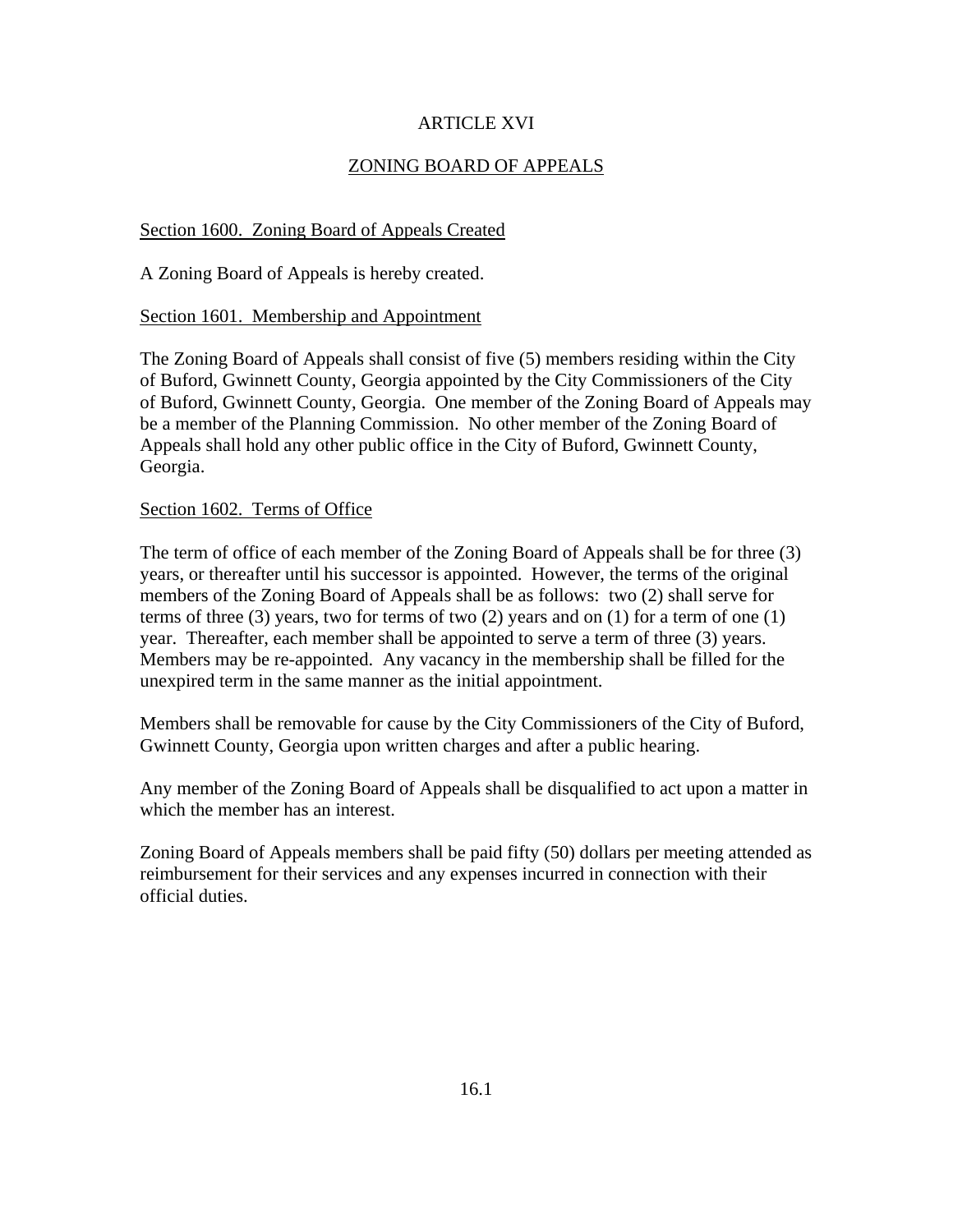## Section 1603. Officers

The Zoning Board of Appeals shall elect one of its members, other than the member of the Planning Commission, as Chairman and a second one as Vice-Chairman. The Chairman and Vice-Chairman shall serve for one (1) year or until re-elected or until successors are elected. The Zoning Board of Appeals shall appoint a Secretary who may be an employee of the City of Buford, Gwinnett County, Georgia or of the Planning Commission.

# Section 1604. Procedure

The Zoning Board of Appeals shall adopt rules of procedure. Meetings of the Zoning Board of Appeals shall be at the call of the Chairman and at such other times as the members of the Zoning Board of Appeals may determine. The Chairman or, in his absence, the Vice-Chairman, may administer oaths and compel the attendance of witness by subpoena.

The Zoning Board of Appeals shall keep minutes of its proceedings, showing the vote of each member upon each question or, if absent or failing to vote, indicating such fact. The Zoning Board of Appeals shall keep records of its examinations and other official actions, all of which shall be immediately filed in the office of the Zoning Board of Appeals and shall be a public record.

# Section 1605. Powers of the Zoning Board of Appeals

The Zoning Board of Appeals shall have the following powers:

- 1. To hear and decide appeals when it is alleged there is error in any order, requirement, decision or determination made by the City Manager in the enforcement of this Zoning Ordinance.
- 2. To hear and decide requests for the Special Exceptions of the Zoning Ordinance upon which the Zoning Board of Appeals is required to pass.
- 3. To authorize, upon appeal in specific cases, such variances from the terms of the Zoning Ordinance as will not be contrary to the public interest where, owing to special conditions, a literal enforcement of the Zoning Ordinance will, in an individual case, result in unnecessary hardship, so that the spirit of the Zoning Ordinance shall be observed, public safety and welfare secured and substantial justice done. Such variances may be granted in such individual cases of unnecessary hardship upon finding by the Zoning Board of Appeals that:
	- (a) There are extraordinary and exceptional conditions pertaining to the particular property in question because of its size, shape or topography, and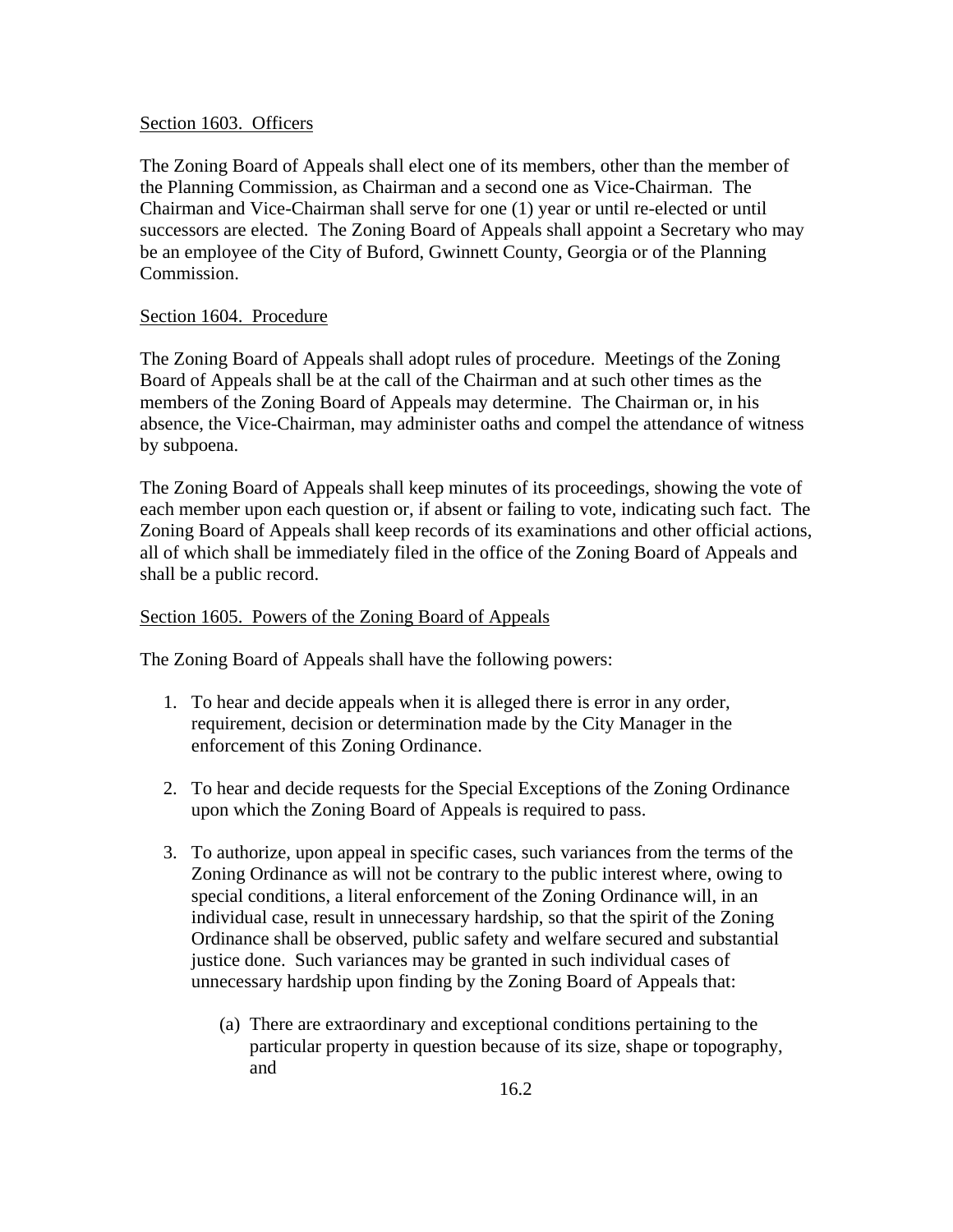- (b) The application of the Ordinance to this particular piece of property would create an unnecessary hardship, and
- (c) Such conditions are peculiar to the particular piece of property involved, and
- (d) Such conditions are not the result of any actions of the property owner, and
- (e) Relief, if granted, would not cause substantial detriment to the public good nor impair the purposes or intent of this Ordinance, and
- (f) No variance may be granted for a use of land or building or structure that is prohibited by this Ordinance.
- 4. In exercising the above powers, the Zoning Board of Appeals may, in conformity with the provisions of this Ordinance, reverse decisions or determinations from which the appeal is taken and, to that end, shall have all the powers of the City Manager from who the appeal is taken and may issue or direct the issuance of a Building or Occupancy permit.

## Section 1606. Appeals to the Zoning Board of Appeals

Appeals to the Zoning Board of Appeals may be taken by any person aggrieved or by any official of the City affected by any decision of the City Manager. Such appeal shall be taken within fifteen (15) days after the decision appealed from by filing with the City Manager and with the Zoning Board of Appeals, a Notice of Appeal specifying the grounds thereof. The City Manager shall forthwith transmit to the Zoning Board of Appeals all the papers constituting the record upon which the action appealed from was taken.

An appeal shall stay all proceedings in furtherance of the action appealed from unless the City Manager certifies to the Zoning Board of Appeals that, by reason of facts stated in the certificate, a stay would, in his opinion, cause imminent peril to life and property. In such a case, proceedings shall not be stayed otherwise than by the Zoning Board of Appeals or by a restraining order granted by a court of record on application, and notice to the City Manager, and on due cause shown.

#### Section 1607. Required Public Hearings By the Zoning Board of Appeals

Before the Zoning Board of Appeals acts upon an application for a Variance or a Special Exception, it shall hold a public hearing thereon. The notice of the time and place of such hearing shall be published at least fifteen (15) days prior to the hearing n the official organ of the City of Buford, Gwinnett County, Georgia. At the hearing, any party may appear in person or by agent or attorney.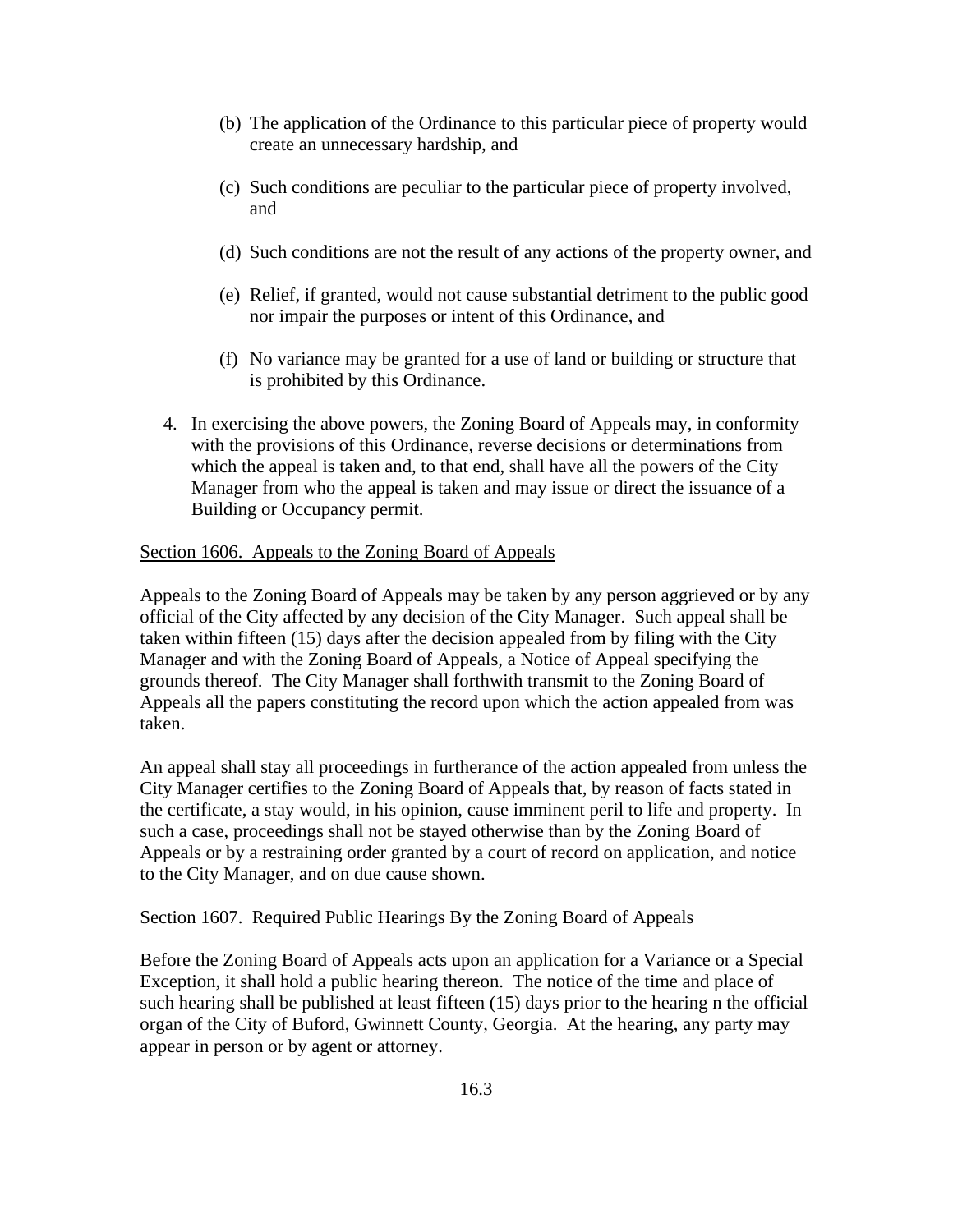In addition, the City of Buford, Gwinnett County, Georgia shall erect in a conspicuous place on the property involved, a sign which shall contain information as to the Variance or Special Use Exception applied for and the time and place of hearing. Failure to erect and maintain the sign as specified above shall not invalidate the subsequent determination of the Zoning Board of Appeals.

#### Section 1608. Reapplication to the Zoning Board of Appeals

If an application for a Special Exception or Variance is denied by the Zoning Board of Appeals, a reapplication for such Special Exception or Variance may not be made earlier than twelve (12) months from the date of the original application.

## Section 1609. Appeals from Decisions of the Zoning Board of Appeals

Any person or persons severally or jointly aggrieved by a decision of the Zoning Board of Appeals may present an appeal to the Superior Court. Such an appeal to the Superior Court shall be the same as an appeal to the Superior Court from any decision made by the Court of Ordinary and as specified in Chapter 6-2 of the official code of Georgia except, however, that the appeal shall be filed within thirty (30) days from the date of the decision of the Zoning Board of Appeals. Upon failure to file the appeal within thirty (30) days, the decision of the Zoning Board of Appeals shall be final.

On appeal, the case shall be heard by the Judge of the Superior Court without a jury unless one (1) of the parties files a written demand for a jury trial within thirty (30) days from the filing of the appeal.

#### Section 1610. Administrative Variances

The Director of Planning and Development shall have the power to grant variances (except for density and use variances) from the development standards of this ordinance where, in his opinion, the intent of the ordinance can be achieved and equal performance obtained by granting a variance. The authority to grant such variances shall be limited to variances from the following requirements:

- (a) Front yard or yard adjacent to public street variance not to exceed ten (10) feet.
- (b) Side yard variance not to exceed five (5) feet.
- (c) Rear yard variance not to exceed ten (10) feet.
- (d) Height variance not to equal or exceed ten (10) feet, provided that no increase in the height for a sign may be granted nor may the variance result in an increase in the number of stories that would otherwise be allowed under the applicable zoning district.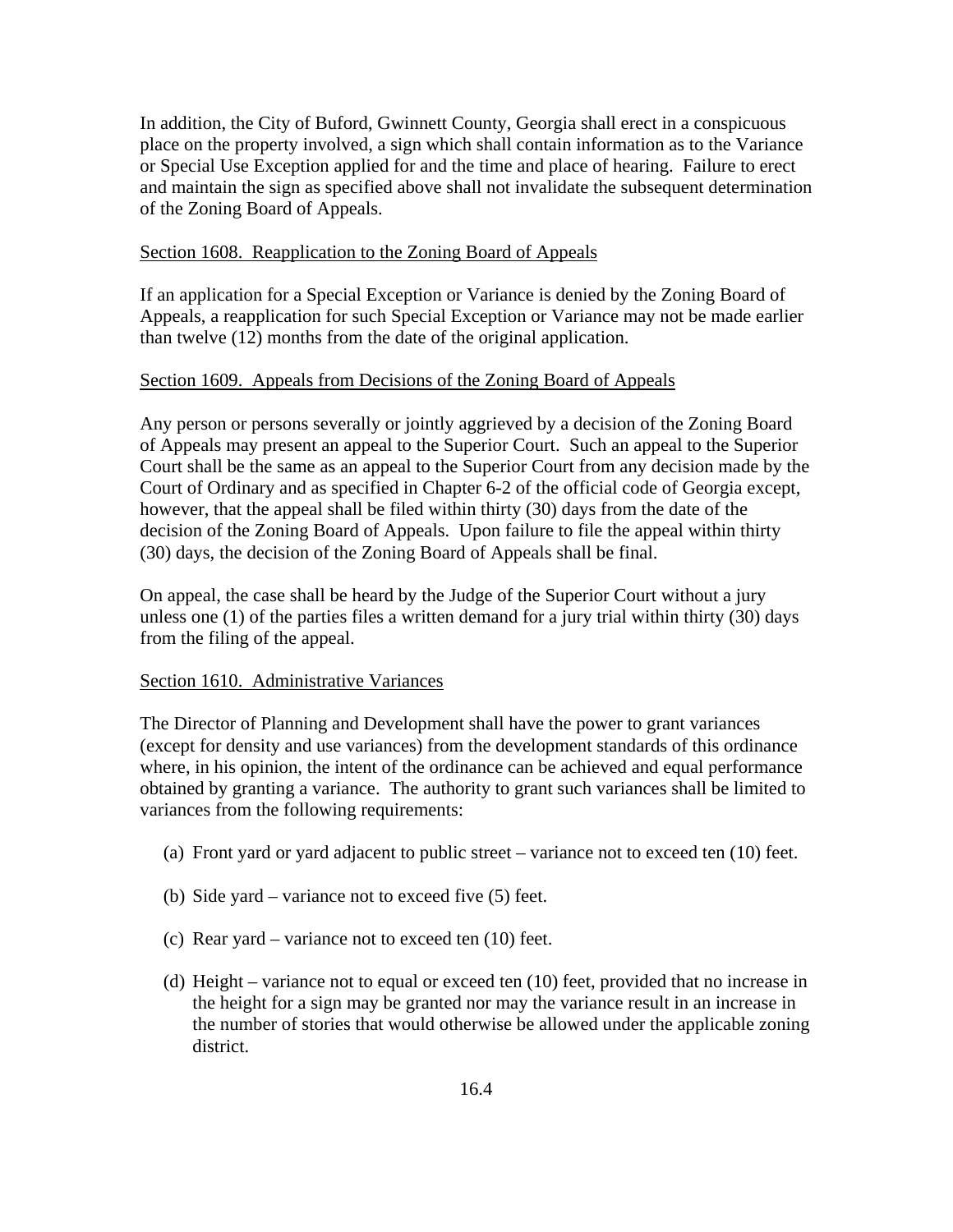- (e) Buffers the dimensions or screening treatment of a buffer as required under Section 606 may be reduced by no more than fifty (50) percent where the Comprehensive Plan recommends a more compatible land use on the neighboring property than that for which said property is actually zoned, or in other situations where the achieved; provided, however, that no buffer required as a condition of zoning shall be modified.
- (f) Demarcation of parking spaces parking spaces may be left unmarked, provided all of the following conditions are present:
	- 1. The parking lot must be designated to serve only a multi-family residential project which is designed and intended for rental occupancy.
	- 2. The parking lots must be designed in relation to the internal circulation system such that the areas reserved for parking are easily identified and clearly distinct from the interior driveways because of their location, design, orientation, or configuration, such as in parking areas with a single interior driveway having parking spaces located perpendicular to and along the sides to delineate the exterior dimension of the single parking bay.
	- 3. Approval for the elimination of the striping has been obtained by the applicant, in writing, from the Traffic Engineering Division of the Engineering Department and the Fire Services Division of the Public Safety Department.
- (g) Accessory structures allowed within the front yard accessory structures may be allowed within the front yard of residential zoning districts provided all the following conditions are met:
	- 1. The residentially-zoned property contains at least three (3) acres.
	- 2. The accessory structures are limited to a swimming pool, garage/carport, barn, storage building, or other similar structures.
	- 3. The accessory structure is setback a minimum of one hundred (100) feet from the right-of-way and located no closer than forty (40) feet to any side property line. (If the accessory use is for animal quarters, this must be a minimum of one hundred (100) feet from any property line.)
	- 4. The accessory structure shall be screened with walls, fences, or suitable landscaping so that it is not visible from the street.